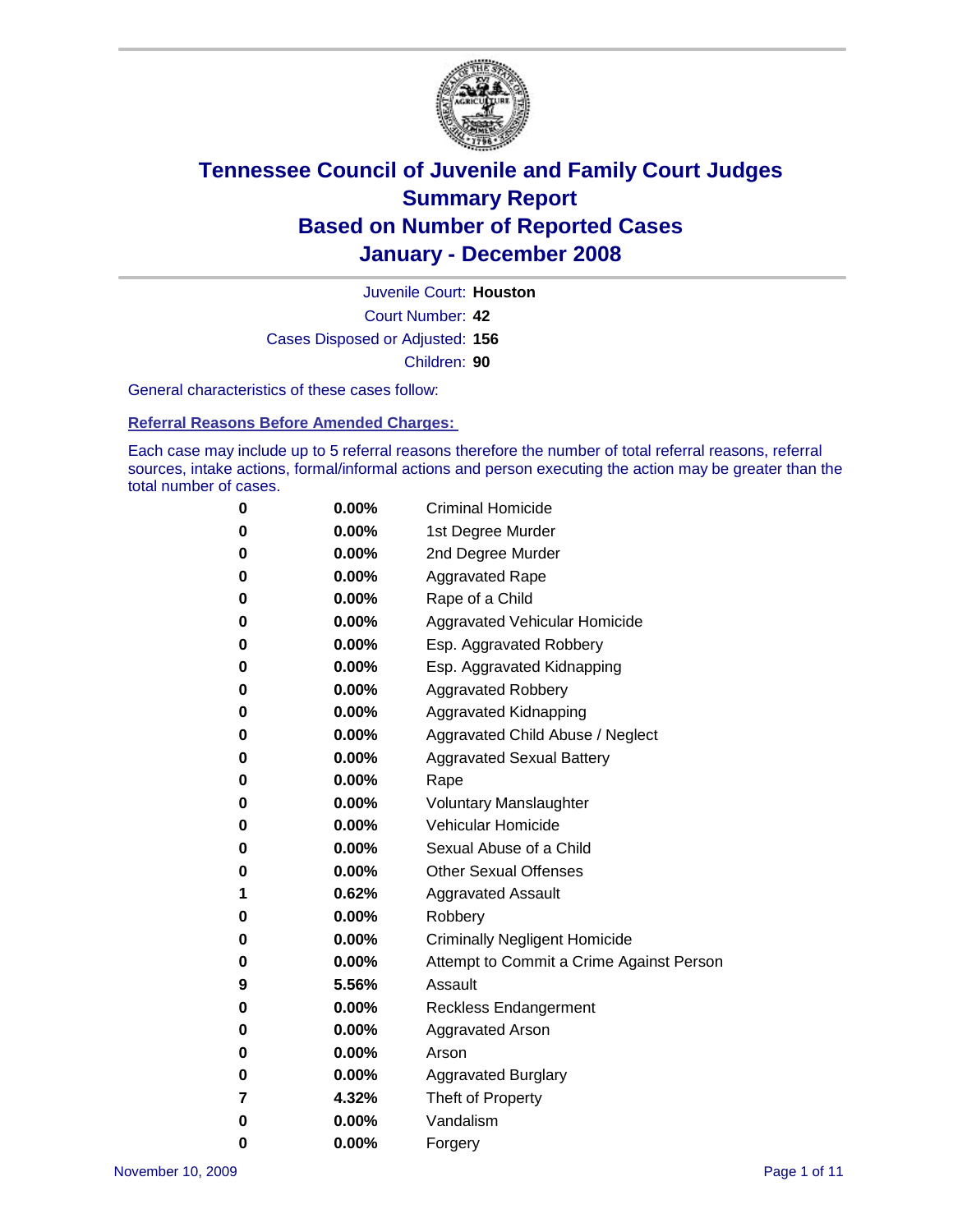

Court Number: **42** Juvenile Court: **Houston** Cases Disposed or Adjusted: **156** Children: **90**

#### **Referral Reasons Before Amended Charges:**

Each case may include up to 5 referral reasons therefore the number of total referral reasons, referral sources, intake actions, formal/informal actions and person executing the action may be greater than the total number of cases.

| 0  | 0.00%    | <b>Worthless Checks</b>                                     |
|----|----------|-------------------------------------------------------------|
| 0  | 0.00%    | Illegal Possession / Fraudulent Use of Credit / Debit Cards |
| 5  | 3.09%    | <b>Burglary</b>                                             |
| 0  | 0.00%    | Unauthorized Use of a Vehicle                               |
| 0  | 0.00%    | <b>Cruelty to Animals</b>                                   |
| 0  | 0.00%    | Sale of Controlled Substances                               |
| 0  | 0.00%    | <b>Other Drug Offenses</b>                                  |
| 13 | 8.02%    | <b>Possession of Controlled Substances</b>                  |
| 0  | 0.00%    | <b>Criminal Attempt</b>                                     |
| 0  | 0.00%    | Carrying Weapons on School Property                         |
| 0  | 0.00%    | Unlawful Carrying / Possession of a Weapon                  |
| 0  | 0.00%    | <b>Evading Arrest</b>                                       |
| 0  | 0.00%    | Escape                                                      |
| 0  | 0.00%    | Driving Under Influence (DUI)                               |
| 13 | 8.02%    | Possession / Consumption of Alcohol                         |
| 0  | 0.00%    | Resisting Stop, Frisk, Halt, Arrest or Search               |
| 0  | $0.00\%$ | <b>Aggravated Criminal Trespass</b>                         |
| 0  | 0.00%    | Harassment                                                  |
| 1  | 0.62%    | Failure to Appear                                           |
| 2  | 1.23%    | Filing a False Police Report                                |
| 0  | 0.00%    | Criminal Impersonation                                      |
| 0  | 0.00%    | <b>Disorderly Conduct</b>                                   |
| 0  | 0.00%    | <b>Criminal Trespass</b>                                    |
| 0  | 0.00%    | <b>Public Intoxication</b>                                  |
| 0  | 0.00%    | Gambling                                                    |
| 14 | 8.64%    | Traffic                                                     |
| 14 | 8.64%    | <b>Local Ordinances</b>                                     |
| 0  | 0.00%    | Violation of Wildlife Regulations                           |
| 0  | 0.00%    | Contempt of Court                                           |
| 7  | 4.32%    | Violation of Probation                                      |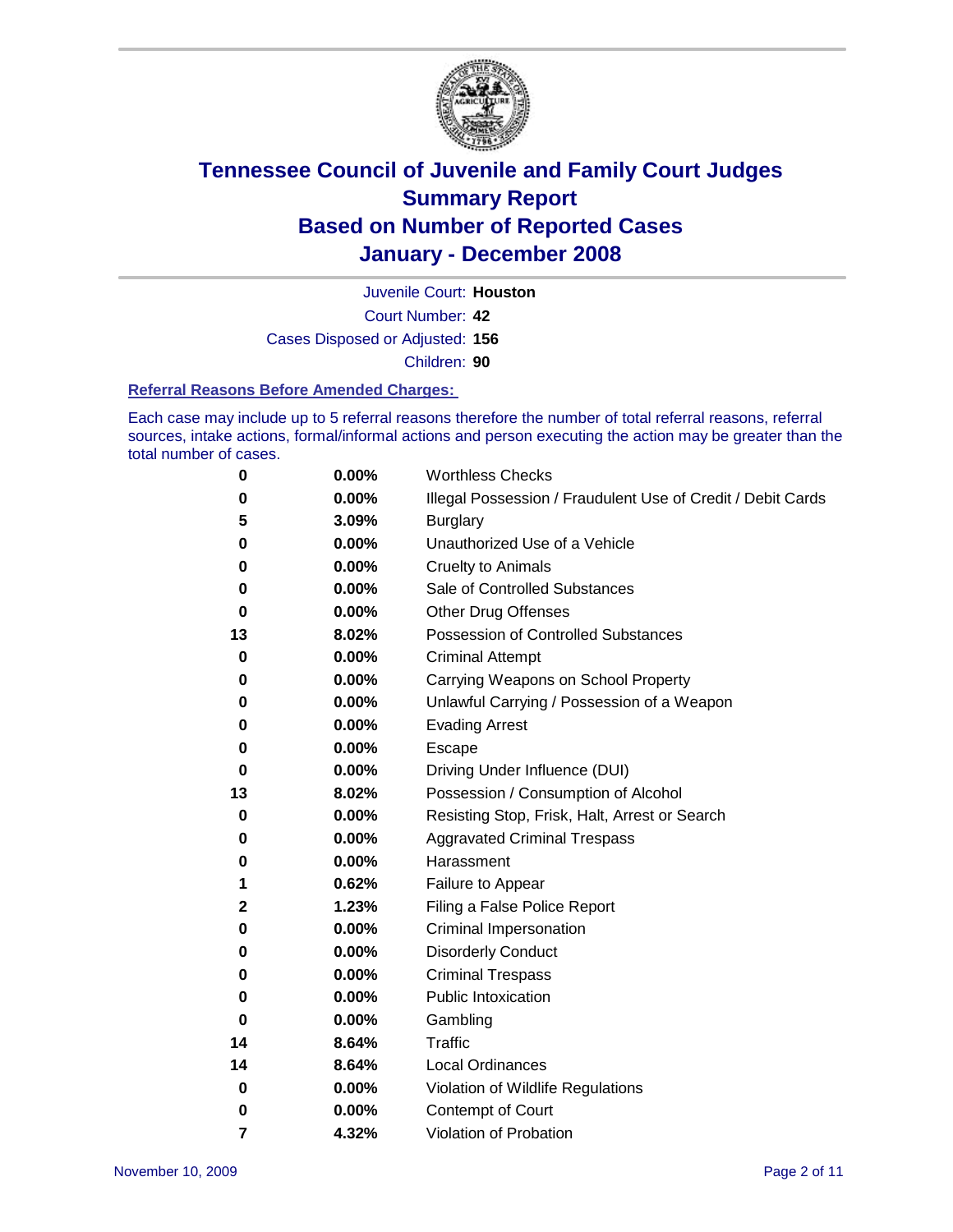

Court Number: **42** Juvenile Court: **Houston** Cases Disposed or Adjusted: **156** Children: **90**

#### **Referral Reasons Before Amended Charges:**

Each case may include up to 5 referral reasons therefore the number of total referral reasons, referral sources, intake actions, formal/informal actions and person executing the action may be greater than the total number of cases.

| $\bf{0}$    | 0.00%   | Violation of Aftercare                |
|-------------|---------|---------------------------------------|
| 16          | 9.88%   | Unruly Behavior                       |
| 30          | 18.52%  | Truancy                               |
| $\bf{0}$    | 0.00%   | In-State Runaway                      |
| $\bf{0}$    | 0.00%   | Out-of-State Runaway                  |
| 4           | 2.47%   | Possession of Tobacco Products        |
| 9           | 5.56%   | Violation of a Valid Court Order      |
| 0           | 0.00%   | <b>Violation of Curfew</b>            |
| 0           | 0.00%   | Sexually Abused Child                 |
| 0           | 0.00%   | <b>Physically Abused Child</b>        |
| 3           | 1.85%   | Dependency / Neglect                  |
| 0           | 0.00%   | <b>Termination of Parental Rights</b> |
| 1           | 0.62%   | Violation of Pretrial Diversion       |
| 0           | 0.00%   | Violation of Informal Adjustment      |
| 0           | 0.00%   | <b>Judicial Review</b>                |
| 10          | 6.17%   | <b>Administrative Review</b>          |
| 0           | 0.00%   | <b>Foster Care Review</b>             |
| $\mathbf 2$ | 1.23%   | Custody                               |
| 0           | 0.00%   | Visitation                            |
| 0           | 0.00%   | Paternity / Legitimation              |
| 0           | 0.00%   | <b>Child Support</b>                  |
| 0           | 0.00%   | <b>Request for Medical Treatment</b>  |
| 0           | 0.00%   | <b>Consent to Marry</b>               |
| 1           | 0.62%   | Other                                 |
| 162         | 100.00% | <b>Total Referrals</b>                |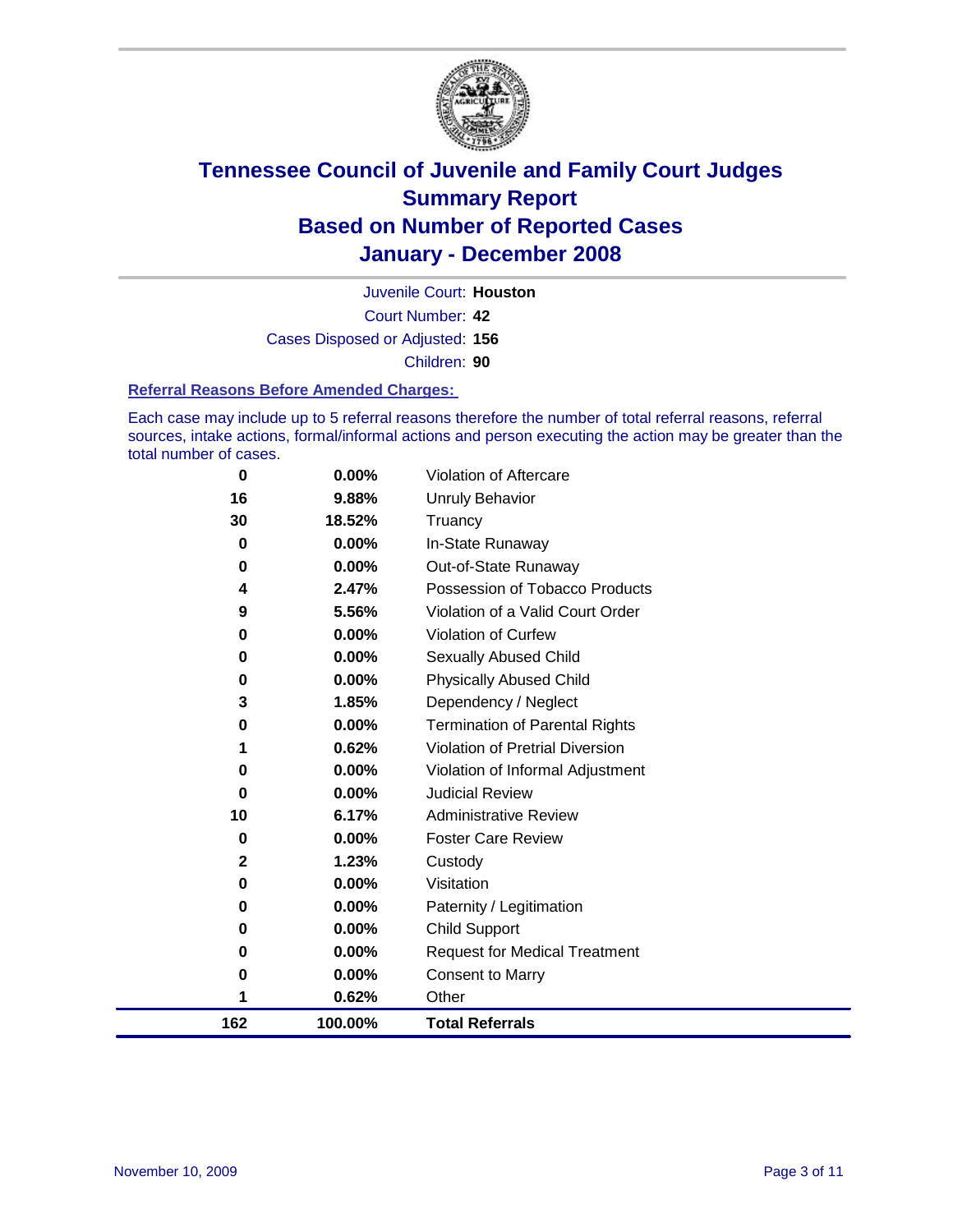

|                            |                                 |        | Juvenile Court: Houston |  |  |  |
|----------------------------|---------------------------------|--------|-------------------------|--|--|--|
|                            | Court Number: 42                |        |                         |  |  |  |
|                            | Cases Disposed or Adjusted: 156 |        |                         |  |  |  |
|                            |                                 |        | Children: 90            |  |  |  |
| <b>Referral Sources: 1</b> |                                 |        |                         |  |  |  |
|                            | 72                              | 44.44% | Law Enforcement         |  |  |  |
|                            | 7                               | 4.32%  | Parents                 |  |  |  |
|                            | 2                               | 1.23%  | <b>Relatives</b>        |  |  |  |

| 162 | 100.00% | <b>Total Referral Sources</b>     |
|-----|---------|-----------------------------------|
|     | 0.62%   | Other                             |
| 0   | 0.00%   | Unknown                           |
| 0   | 0.00%   | Hospital                          |
| 4   | 2.47%   | Child & Parent                    |
| 7   | 4.32%   | Victim                            |
| 0   | 0.00%   | <b>Other Court</b>                |
| 0   | 0.00%   | Social Agency                     |
| 21  | 12.96%  | <b>Court Staff</b>                |
| 0   | 0.00%   | <b>District Attorney's Office</b> |
| 0   | 0.00%   | <b>Other State Department</b>     |
| 12  | 7.41%   | <b>DCS</b>                        |
| 0   | 0.00%   | <b>CSA</b>                        |
| 36  | 22.22%  | School                            |
| 0   | 0.00%   | Self                              |
| ▴   | 1.2370  | $I\cup G$ ialivco                 |

### **Age of Child at Referral: 2**

| 0<br>0 | 0.00%<br>0.00% | Ages 19 and Over<br><b>Unknown</b> |
|--------|----------------|------------------------------------|
|        |                |                                    |
|        |                |                                    |
|        |                | Ages 17 through 18                 |
| 40     | 44.44%         | Ages 15 through 16                 |
| 9      | 10.00%         | Ages 13 through 14                 |
| 6      | 6.67%          | Ages 11 through 12                 |
| 9      | 10.00%         | Ages 10 and Under                  |
|        |                | 26<br>28.89%                       |

<sup>1</sup> If different than number of Referral Reasons (162), verify accuracy of your court's data.

One child could be counted in multiple categories, verify accuracy of your court's data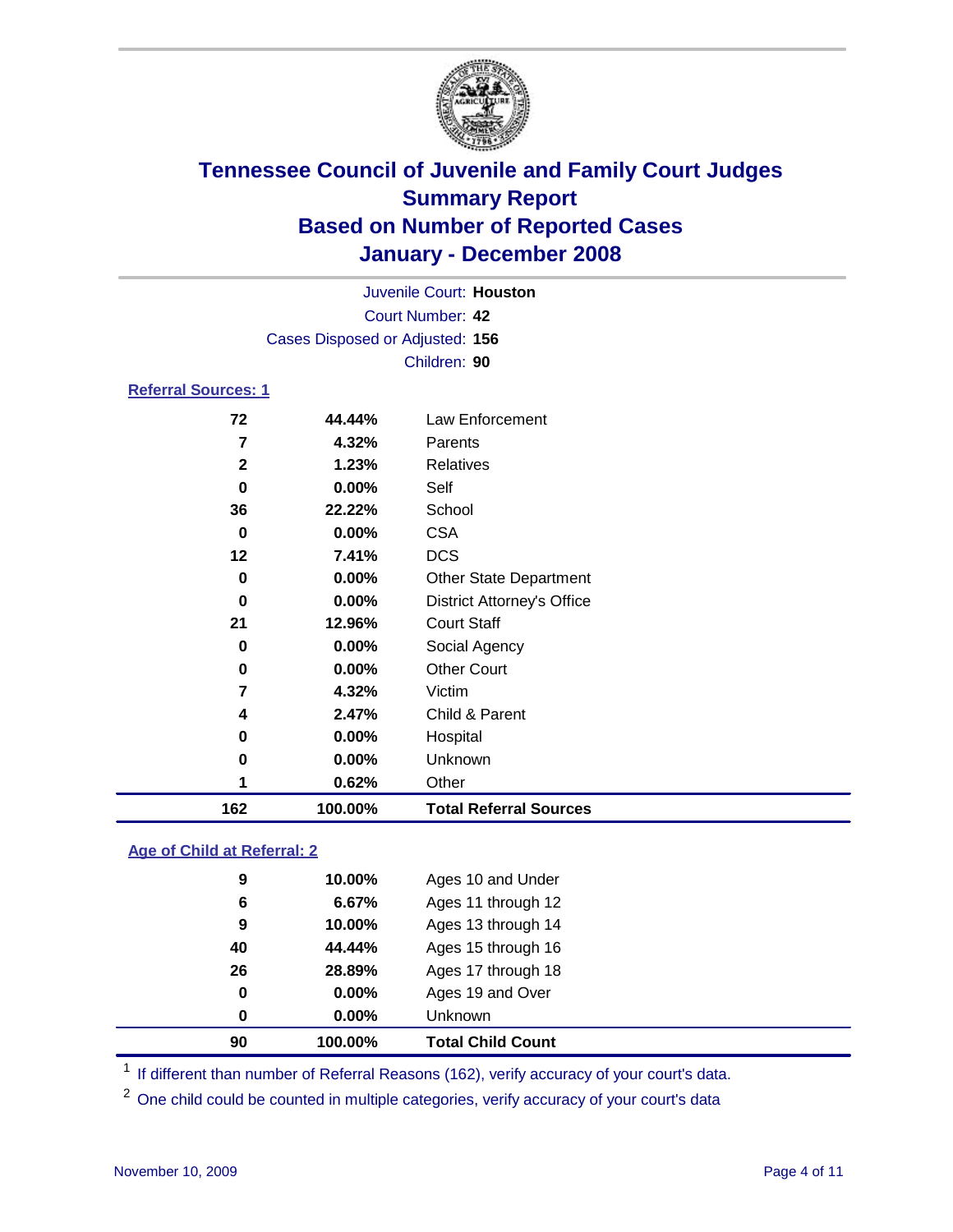

| Juvenile Court: Houston                 |                                 |                          |  |  |  |
|-----------------------------------------|---------------------------------|--------------------------|--|--|--|
| Court Number: 42                        |                                 |                          |  |  |  |
|                                         | Cases Disposed or Adjusted: 156 |                          |  |  |  |
|                                         |                                 | Children: 90             |  |  |  |
| Sex of Child: 1                         |                                 |                          |  |  |  |
| 57                                      | 63.33%                          | Male                     |  |  |  |
| 33                                      | 36.67%                          | Female                   |  |  |  |
| $\bf{0}$                                | 0.00%                           | Unknown                  |  |  |  |
| 90                                      | 100.00%                         | <b>Total Child Count</b> |  |  |  |
| Race of Child: 1                        |                                 |                          |  |  |  |
| 77                                      | 85.56%                          | White                    |  |  |  |
| $\overline{7}$                          | 7.78%                           | African American         |  |  |  |
| $\bf{0}$                                | 0.00%                           | Native American          |  |  |  |
| 0                                       | 0.00%                           | Asian                    |  |  |  |
| 5                                       | 5.56%                           | Mixed                    |  |  |  |
| 1                                       | 1.11%                           | Unknown                  |  |  |  |
| 90                                      | 100.00%                         | <b>Total Child Count</b> |  |  |  |
| <b>Hispanic Origin: 1</b>               |                                 |                          |  |  |  |
| 3                                       | 3.33%                           | Yes                      |  |  |  |
| 87                                      | 96.67%                          | No                       |  |  |  |
| $\mathbf 0$                             | 0.00%                           | Unknown                  |  |  |  |
| 90                                      | 100.00%                         | <b>Total Child Count</b> |  |  |  |
| <b>School Enrollment of Children: 1</b> |                                 |                          |  |  |  |
| 82                                      | 91.11%                          | Yes                      |  |  |  |
| 7                                       | 7.78%                           | No                       |  |  |  |
| 1                                       | 1.11%                           | Unknown                  |  |  |  |
| 90                                      | 100.00%                         | <b>Total Child Count</b> |  |  |  |

One child could be counted in multiple categories, verify accuracy of your court's data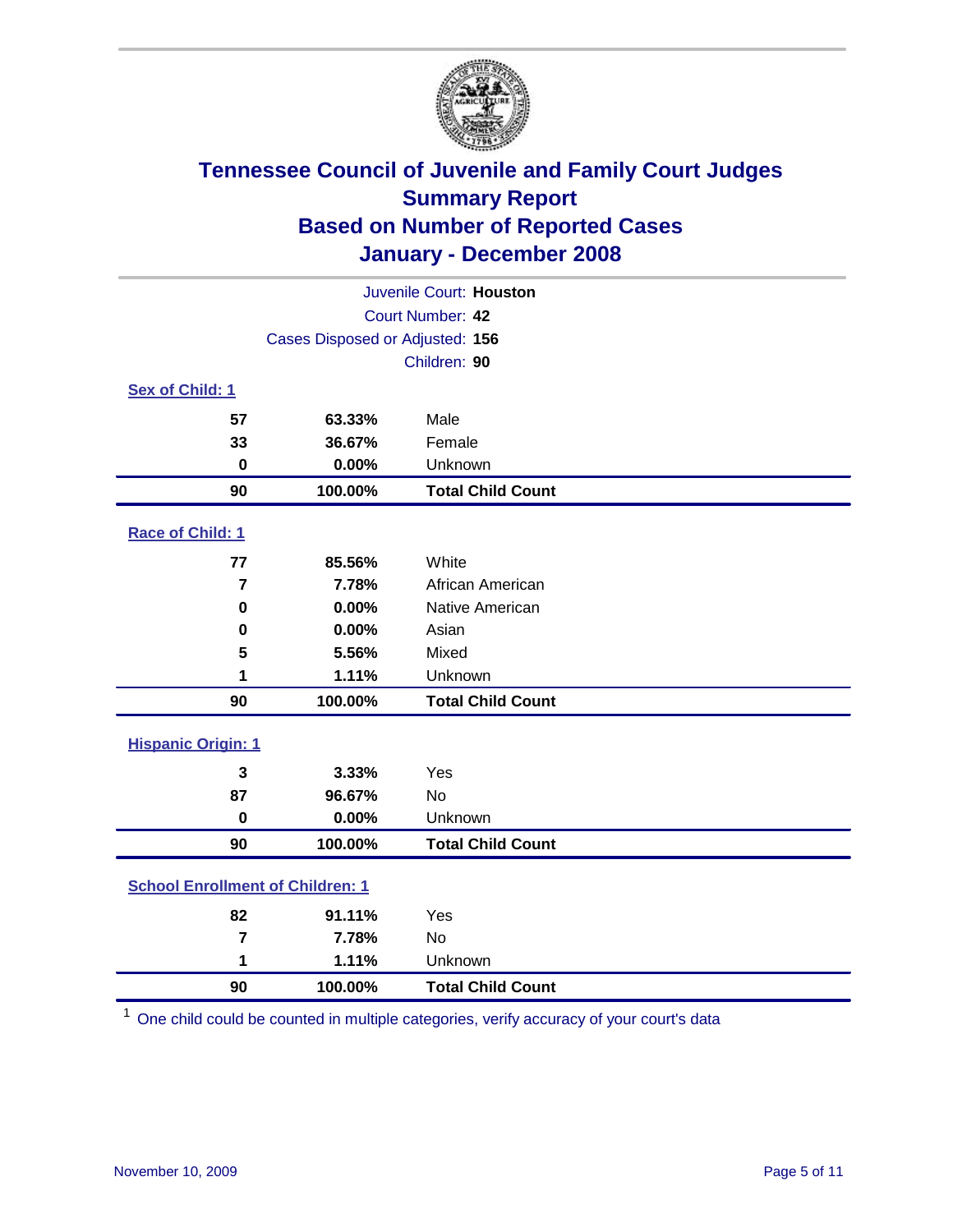

Court Number: **42** Juvenile Court: **Houston** Cases Disposed or Adjusted: **156** Children: **90 Living Arrangement of Child at Time of Referral: 1**

| 90 | 100.00%  | <b>Total Child Count</b>     |
|----|----------|------------------------------|
| 0  | $0.00\%$ | Other                        |
| 2  | 2.22%    | Unknown                      |
| 0  | $0.00\%$ | Independent                  |
| 0  | $0.00\%$ | In an Institution            |
| 1  | 1.11%    | In a Residential Center      |
| 0  | $0.00\%$ | In a Group Home              |
| 1  | 1.11%    | With Foster Family           |
| 2  | 2.22%    | With Adoptive Parents        |
| 8  | 8.89%    | <b>With Relatives</b>        |
| 4  | 4.44%    | With Father                  |
| 48 | 53.33%   | With Mother                  |
| 4  | 4.44%    | With Mother and Stepfather   |
| 2  | 2.22%    | With Father and Stepmother   |
| 18 | 20.00%   | With Both Biological Parents |
|    |          |                              |

### **Type of Detention: 2**

| 156 | 100.00%       | <b>Total Detention Count</b> |
|-----|---------------|------------------------------|
|     | 0.00%<br>0    | Other                        |
| 153 | 98.08%        | Does Not Apply               |
|     | 0<br>$0.00\%$ | <b>Unknown</b>               |
|     | 0.00%<br>0    | <b>Psychiatric Hospital</b>  |
|     | $0.00\%$<br>0 | Jail - No Separation         |
|     | 0<br>$0.00\%$ | Jail - Partial Separation    |
|     | 0<br>$0.00\%$ | Jail - Complete Separation   |
|     | 3<br>1.92%    | Juvenile Detention Facility  |
|     | 0<br>$0.00\%$ | Non-Secure Placement         |
|     |               |                              |

<sup>1</sup> One child could be counted in multiple categories, verify accuracy of your court's data

<sup>2</sup> If different than number of Cases (156) verify accuracy of your court's data.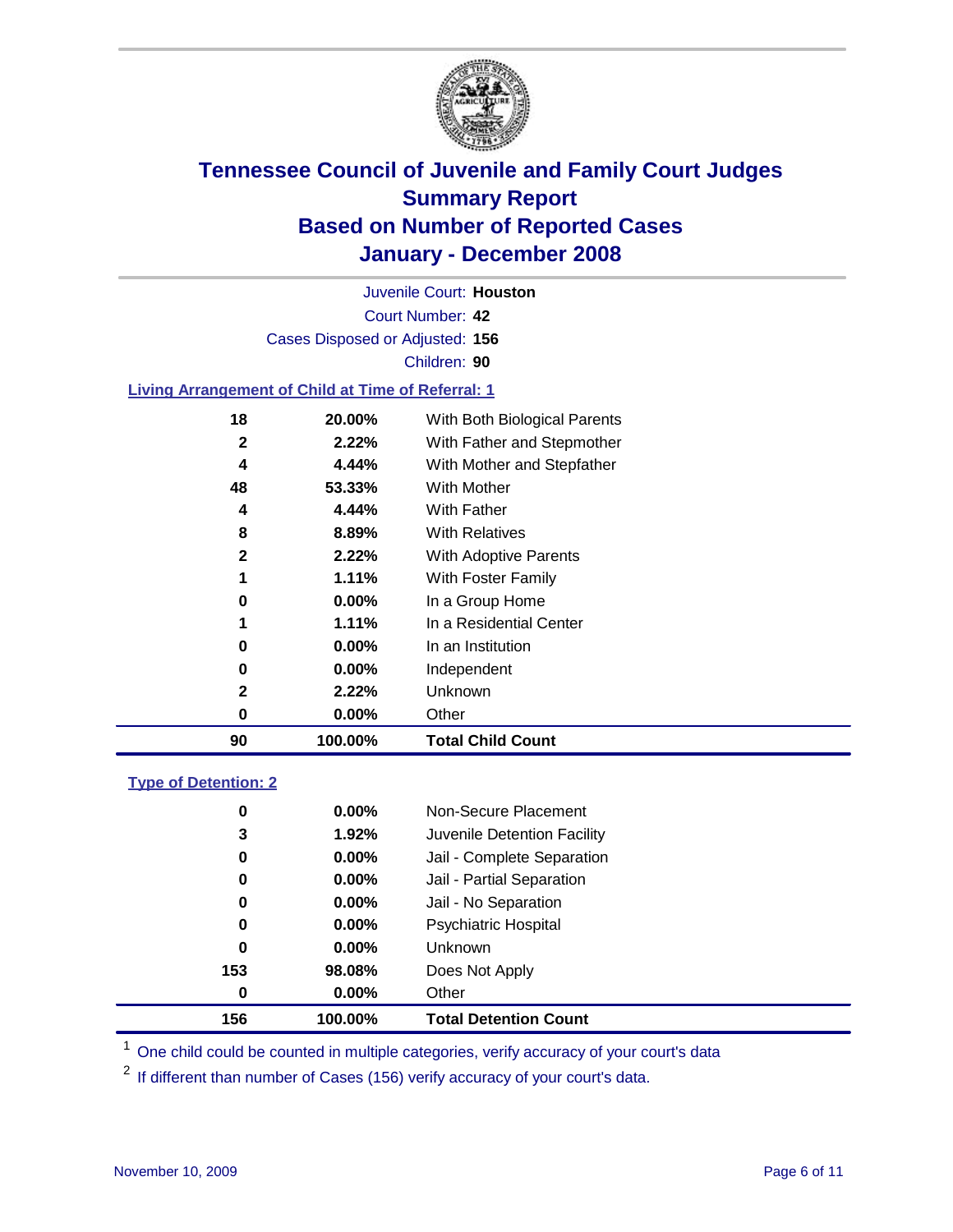

|                          | Juvenile Court: Houston                            |                                      |  |  |  |
|--------------------------|----------------------------------------------------|--------------------------------------|--|--|--|
|                          | Court Number: 42                                   |                                      |  |  |  |
|                          | Cases Disposed or Adjusted: 156                    |                                      |  |  |  |
|                          |                                                    | Children: 90                         |  |  |  |
|                          | <b>Placement After Secure Detention Hearing: 1</b> |                                      |  |  |  |
| 3                        | 1.92%                                              | Returned to Prior Living Arrangement |  |  |  |
| $\bf{0}$                 | 0.00%                                              | Juvenile Detention Facility          |  |  |  |
| 0                        | 0.00%                                              | Jail                                 |  |  |  |
| $\bf{0}$                 | $0.00\%$                                           | Shelter / Group Home                 |  |  |  |
| 0                        | 0.00%                                              | <b>Foster Family Home</b>            |  |  |  |
| $\bf{0}$                 | 0.00%                                              | Psychiatric Hospital                 |  |  |  |
| 0                        | 0.00%                                              | Unknown                              |  |  |  |
| 153                      | 98.08%                                             | Does Not Apply                       |  |  |  |
| 0                        | 0.00%                                              | Other                                |  |  |  |
| 156                      | 100.00%                                            | <b>Total Placement Count</b>         |  |  |  |
| <b>Intake Actions: 2</b> |                                                    |                                      |  |  |  |
|                          | 14.20%                                             | <b>Petition Filed</b>                |  |  |  |
| 23<br>3                  | 1.85%                                              | <b>Motion Filed</b>                  |  |  |  |
| 41                       | 25.31%                                             | <b>Citation Processed</b>            |  |  |  |
| $\bf{0}$                 | 0.00%                                              |                                      |  |  |  |
|                          | 0.00%                                              | Notification of Paternity Processed  |  |  |  |
| 0<br>0                   | 0.00%                                              | Scheduling of Judicial Review        |  |  |  |
|                          |                                                    | Scheduling of Administrative Review  |  |  |  |
| 0                        | 0.00%                                              | Scheduling of Foster Care Review     |  |  |  |
| $\bf{0}$                 | 0.00%                                              | Unknown                              |  |  |  |
| 91                       | 56.17%                                             | Does Not Apply                       |  |  |  |
| 4                        | 2.47%                                              | Other                                |  |  |  |
| 162                      | 100.00%                                            | <b>Total Intake Count</b>            |  |  |  |

<sup>1</sup> If different than number of Cases (156) verify accuracy of your court's data.

<sup>2</sup> If different than number of Referral Reasons (162), verify accuracy of your court's data.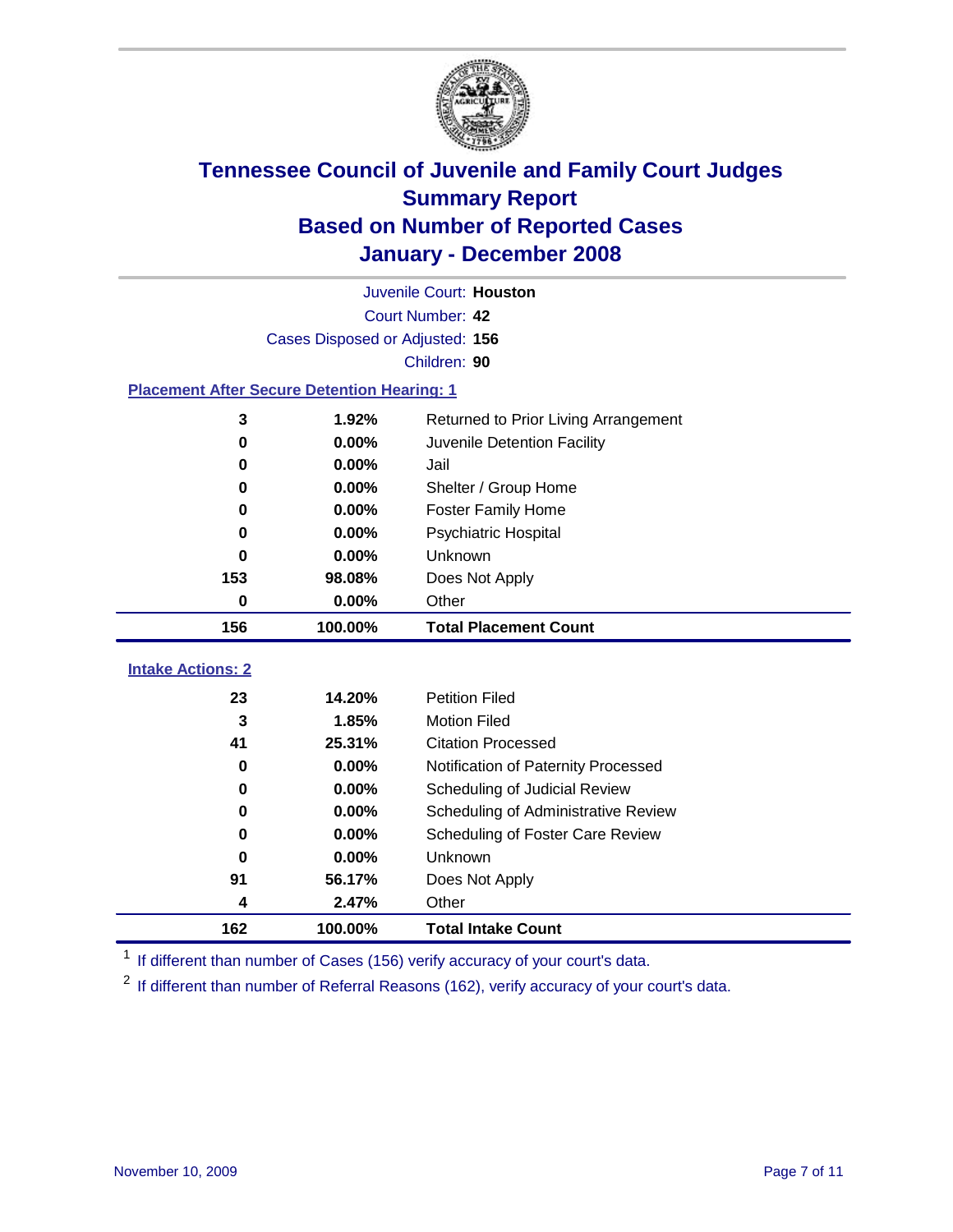

Court Number: **42** Juvenile Court: **Houston** Cases Disposed or Adjusted: **156** Children: **90**

### **Last Grade Completed by Child: 1**

| 90           | 100.00% | <b>Total Child Count</b> |
|--------------|---------|--------------------------|
| 0            | 0.00%   | Other                    |
| 29           | 32.22%  | Unknown                  |
| 0            | 0.00%   | Never Attended School    |
| 0            | 0.00%   | Graduated                |
| $\mathbf{2}$ | 2.22%   | <b>GED</b>               |
| 0            | 0.00%   | Non-Graded Special Ed    |
| 0            | 0.00%   | 12th Grade               |
| 11           | 12.22%  | 11th Grade               |
| 18           | 20.00%  | 10th Grade               |
| 16           | 17.78%  | 9th Grade                |
| 5            | 5.56%   | 8th Grade                |
| 3            | 3.33%   | 7th Grade                |
| 1            | 1.11%   | 6th Grade                |
| $\mathbf 2$  | 2.22%   | 5th Grade                |
| 1            | 1.11%   | 4th Grade                |
| 0            | 0.00%   | 3rd Grade                |
| 0            | 0.00%   | 2nd Grade                |
| 0            | 0.00%   | 1st Grade                |
| 0            | 0.00%   | Kindergarten             |
| 0            | 0.00%   | Preschool                |
| $\mathbf 2$  | 2.22%   | Too Young for School     |

### **Enrolled in Special Education: 1**

One child could be counted in multiple categories, verify accuracy of your court's data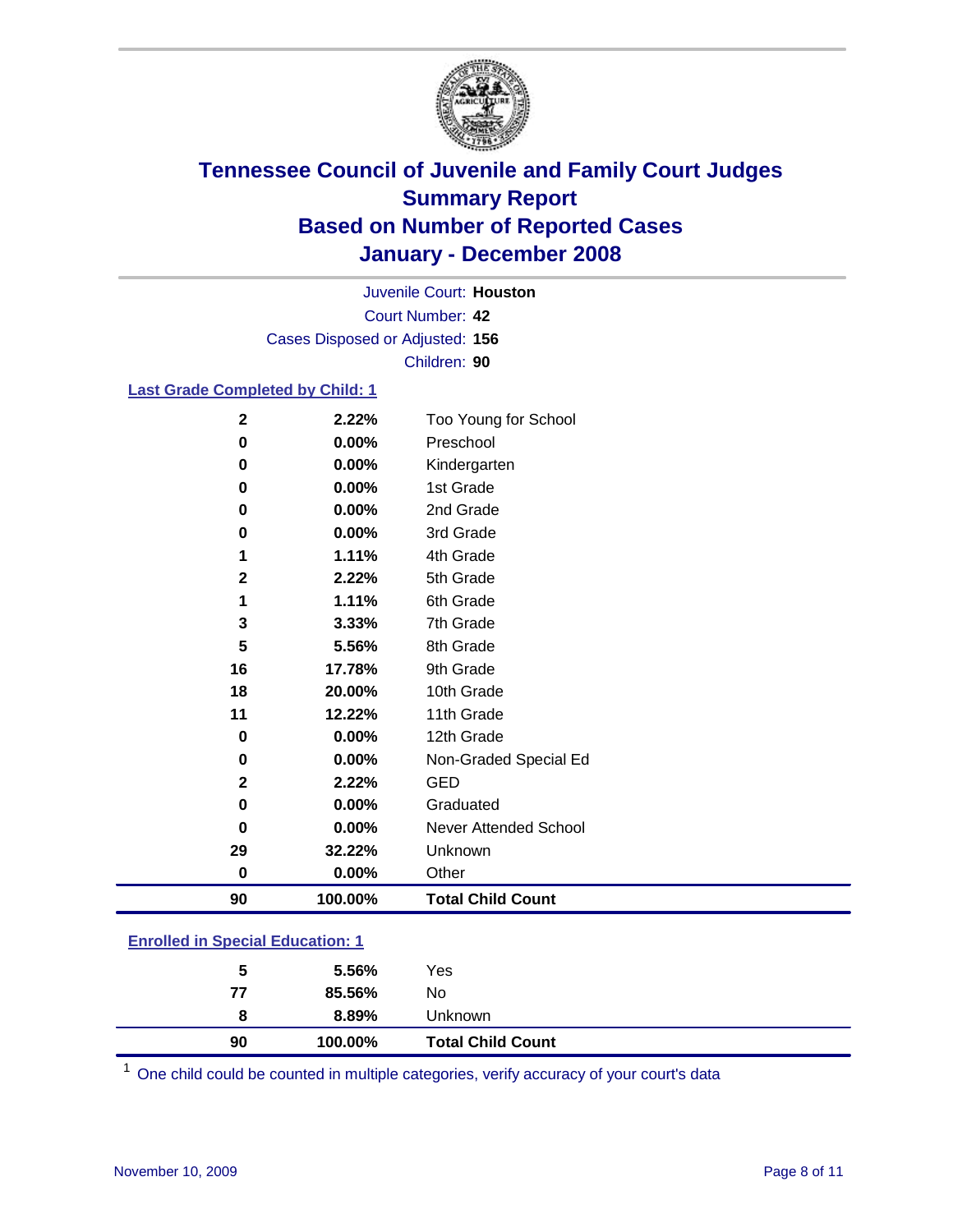

|                              |                                 | Juvenile Court: Houston   |
|------------------------------|---------------------------------|---------------------------|
|                              |                                 | Court Number: 42          |
|                              | Cases Disposed or Adjusted: 156 |                           |
|                              |                                 | Children: 90              |
| <b>Action Executed By: 1</b> |                                 |                           |
| 162                          | 100.00%                         | Judge                     |
| 0                            | $0.00\%$                        | Referee                   |
| 0                            | $0.00\%$                        | <b>YSO</b>                |
| 0                            | 0.00%                           | Other                     |
| 0                            | 0.00%                           | Unknown                   |
| 162                          | 100.00%                         | <b>Total Action Count</b> |

### **Formal / Informal Actions: 1**

| 6   | 3.70%    | Dismissed                                        |
|-----|----------|--------------------------------------------------|
| 1   | 0.62%    | Retired / Nolle Prosequi                         |
| 14  | 8.64%    | <b>Complaint Substantiated Delinquent</b>        |
| 33  | 20.37%   | <b>Complaint Substantiated Status Offender</b>   |
| 3   | 1.85%    | <b>Complaint Substantiated Dependent/Neglect</b> |
| 0   | 0.00%    | <b>Complaint Substantiated Abused</b>            |
| 0   | 0.00%    | <b>Complaint Substantiated Mentally III</b>      |
| 22  | 13.58%   | Informal Adjustment                              |
| 11  | 6.79%    | <b>Pretrial Diversion</b>                        |
| 0   | $0.00\%$ | <b>Transfer to Adult Court Hearing</b>           |
| 0   | $0.00\%$ | Charges Cleared by Transfer to Adult Court       |
| 1   | 0.62%    | Special Proceeding                               |
| 4   | 2.47%    | <b>Review Concluded</b>                          |
| 63  | 38.89%   | Case Held Open                                   |
| 4   | 2.47%    | Other                                            |
| 0   | $0.00\%$ | <b>Unknown</b>                                   |
| 162 | 100.00%  | <b>Total Action Count</b>                        |

<sup>1</sup> If different than number of Referral Reasons (162), verify accuracy of your court's data.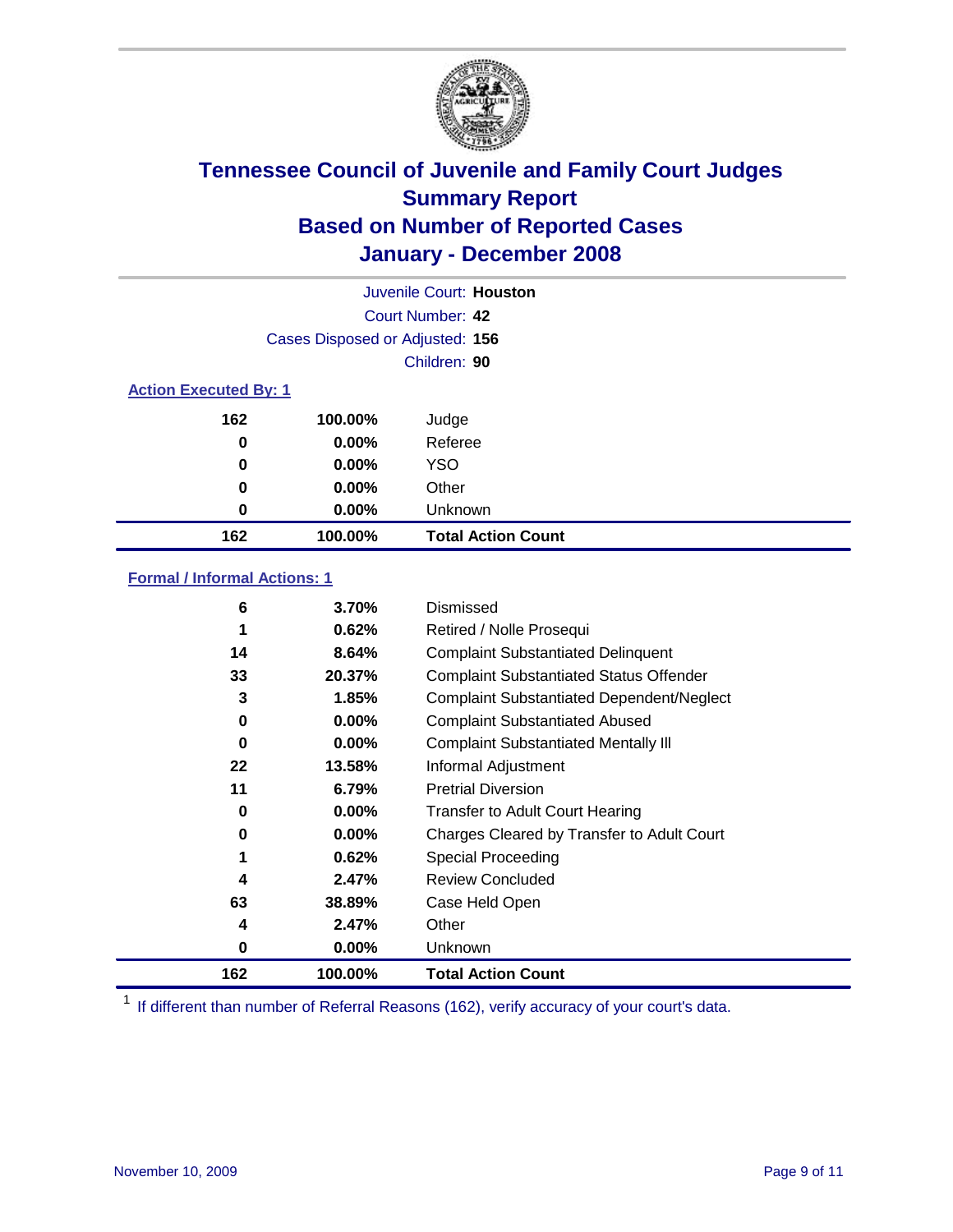

|                       |                                 | Juvenile Court: Houston                               |
|-----------------------|---------------------------------|-------------------------------------------------------|
|                       |                                 | Court Number: 42                                      |
|                       | Cases Disposed or Adjusted: 156 |                                                       |
|                       |                                 | Children: 90                                          |
| <b>Case Outcomes:</b> |                                 | There can be multiple outcomes for one child or case. |
| 7                     | 2.86%                           | <b>Case Dismissed</b>                                 |
| 1                     | 0.41%                           | Case Retired or Nolle Prosequi                        |
| 0                     | 0.00%                           | Warned / Counseled                                    |
| 75                    | 30.61%                          | Held Open For Review                                  |
| 7                     | 2.86%                           | Supervision / Probation to Juvenile Court             |
| 0                     | 0.00%                           | <b>Probation to Parents</b>                           |
| 0                     | 0.00%                           | Referral to Another Entity for Supervision / Service  |
| 5                     | 2.04%                           | Referred for Mental Health Counseling                 |
| 28                    | 11.43%                          | Referred for Alcohol and Drug Counseling              |
| 0                     | 0.00%                           | <b>Referred to Alternative School</b>                 |
| 2                     | 0.82%                           | Referred to Private Child Agency                      |
| 1                     | 0.41%                           | Referred to Defensive Driving School                  |
| 0                     | 0.00%                           | Referred to Alcohol Safety School                     |
| 0                     | 0.00%                           | Referred to Juvenile Court Education-Based Program    |
| 7                     | 2.86%                           | Driver's License Held Informally                      |
| 0                     | 0.00%                           | <b>Voluntary Placement with DMHMR</b>                 |
| 0                     | 0.00%                           | <b>Private Mental Health Placement</b>                |
| 0                     | 0.00%                           | <b>Private MR Placement</b>                           |
| 0                     | 0.00%                           | Placement with City/County Agency/Facility            |
| 0                     | 0.00%                           | Placement with Relative / Other Individual            |
| 10                    | 4.08%                           | Fine                                                  |
| 23                    | 9.39%                           | <b>Public Service</b>                                 |
| 5                     | 2.04%                           | Restitution                                           |
| 0                     | 0.00%                           | <b>Runaway Returned</b>                               |
| 5                     | 2.04%                           | No Contact Order                                      |
| 0                     | $0.00\%$                        | Injunction Other than No Contact Order                |
| $\mathbf 2$           | 0.82%                           | <b>House Arrest</b>                                   |
| 0                     | 0.00%                           | <b>Court Defined Curfew</b>                           |
| 0                     | 0.00%                           | Dismissed from Informal Adjustment                    |
| 0                     | 0.00%                           | <b>Dismissed from Pretrial Diversion</b>              |
| 2                     | 0.82%                           | Released from Probation                               |
| 0                     | 0.00%                           | <b>Transferred to Adult Court</b>                     |
| 0                     | $0.00\%$                        | <b>DMHMR Involuntary Commitment</b>                   |